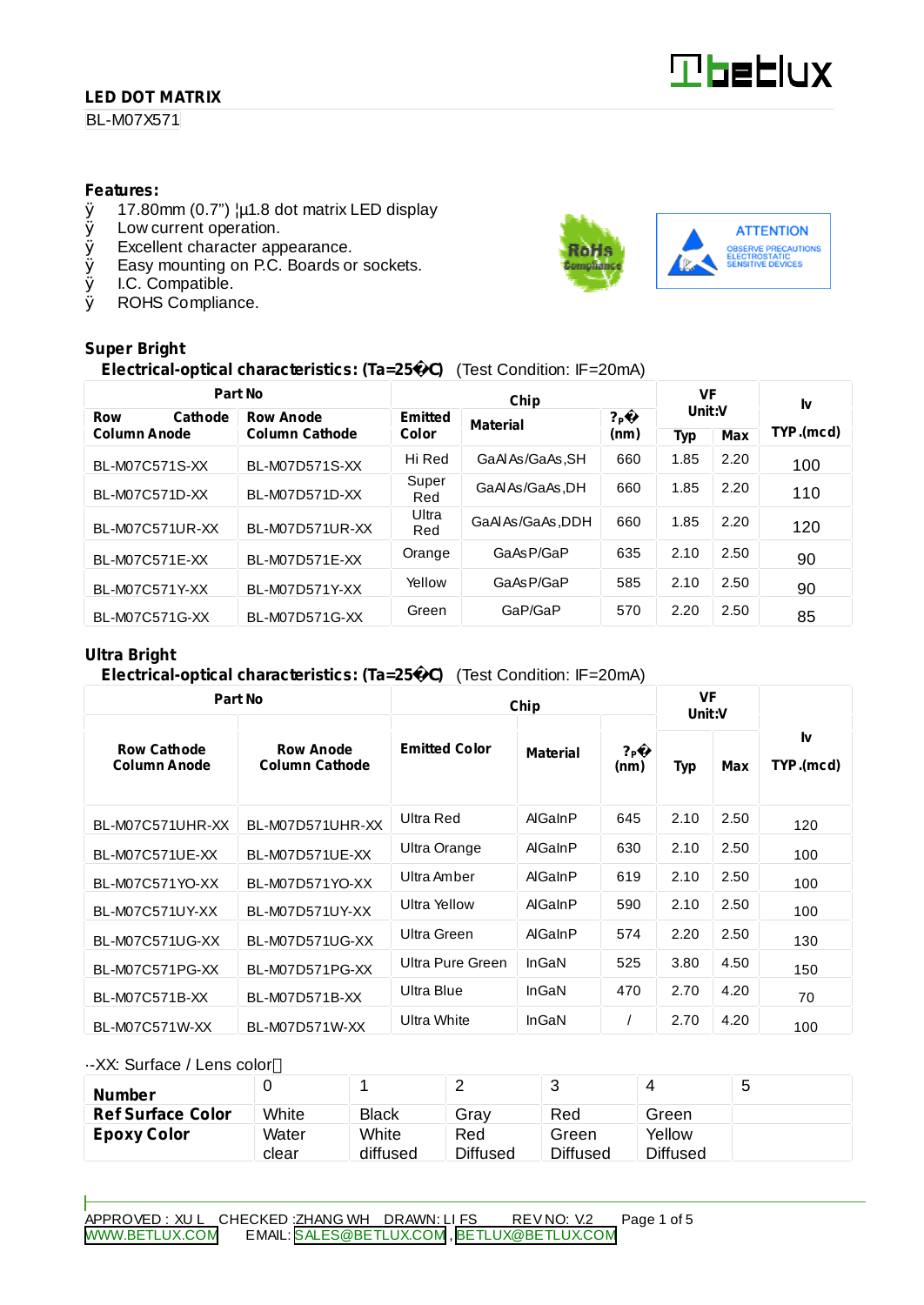#### **LED DOT MATRIX**

BL-M07X571

#### **Absolute maximum ratings (Ta=25°C)**

| <b>Parameter</b>                                                                                                                                | S              | D   | UR  | E   | v   | G   | Unit |
|-------------------------------------------------------------------------------------------------------------------------------------------------|----------------|-----|-----|-----|-----|-----|------|
| <b>Forward Current</b><br>– l⊧                                                                                                                  | 25             | 25  | 25  | 25  | 25  | 30  | mA   |
| Power Dissipation $P_d$                                                                                                                         | 60             | 60  | 60  | 60  | 60  | 65  | mW   |
| Reverse Voltage $V_R$                                                                                                                           | 5              | 5   | 5   | 5   | 5   | 5   |      |
| Peak Forward Current I <sub>PF</sub><br>(Duty 1/10 @1KHZ)                                                                                       | 150            | 150 | 150 | 150 | 150 | 150 | mA   |
| Operation Temperature T <sub>OPR</sub>                                                                                                          | $-40$ to $+80$ |     |     |     |     |     |      |
| Storage Temperature $T_{STG}$                                                                                                                   | $-40$ to $+85$ |     |     |     |     |     |      |
| <b>Lead Soldering Temperature</b><br>Max.260 $\pm$ 5°C for 3 sec Max.<br>(1.6mm from the base of the epoxy bulb)<br>$\mathsf{T}_{\mathsf{SOL}}$ |                |     |     |     | °C  |     |      |

#### **Absolute maximum ratings (Ta=25°C)**

| Parameter                                                        | UHR                                                                         | UE  | YO  | UY  | UG  | PG  | B   | W            | U<br>nit |
|------------------------------------------------------------------|-----------------------------------------------------------------------------|-----|-----|-----|-----|-----|-----|--------------|----------|
| <b>Forward Current</b><br>$\mathsf{I}$                           | 30                                                                          | 30  | 30  | 30  | 30  | 30  | 30  | 30           | mA       |
| Power Dissipation P <sub>d</sub>                                 | 75                                                                          | 65  | 65  | 65  | 75  | 110 | 120 | 120          | mW       |
| Reverse Voltage V <sub>R</sub>                                   | 5                                                                           | 5   | 5   | 5   | 5   | 5   | 5   | 5            |          |
| Peak Forward Current I <sub>PF</sub><br>(Duty 1/10 @1KHZ)        | 150                                                                         | 150 | 150 | 150 | 150 | 150 | 100 | 100          | mA       |
| Operation Temperature T <sub>OPR</sub>                           | $-40$ to $+80$                                                              |     |     |     |     |     |     | °C           |          |
| Storage Temperature $T_{\rm STG}$                                | $-40$ to $+85$                                                              |     |     |     |     |     |     | $^{\circ}$ C |          |
| <b>Lead Soldering Temperature</b><br>$\mathsf{T}_{\mathsf{SOL}}$ | Max.260 $\pm$ 5°C for 3 sec Max.<br>(1.6mm from the base of the epoxy bulb) |     |     |     |     |     |     | °C           |          |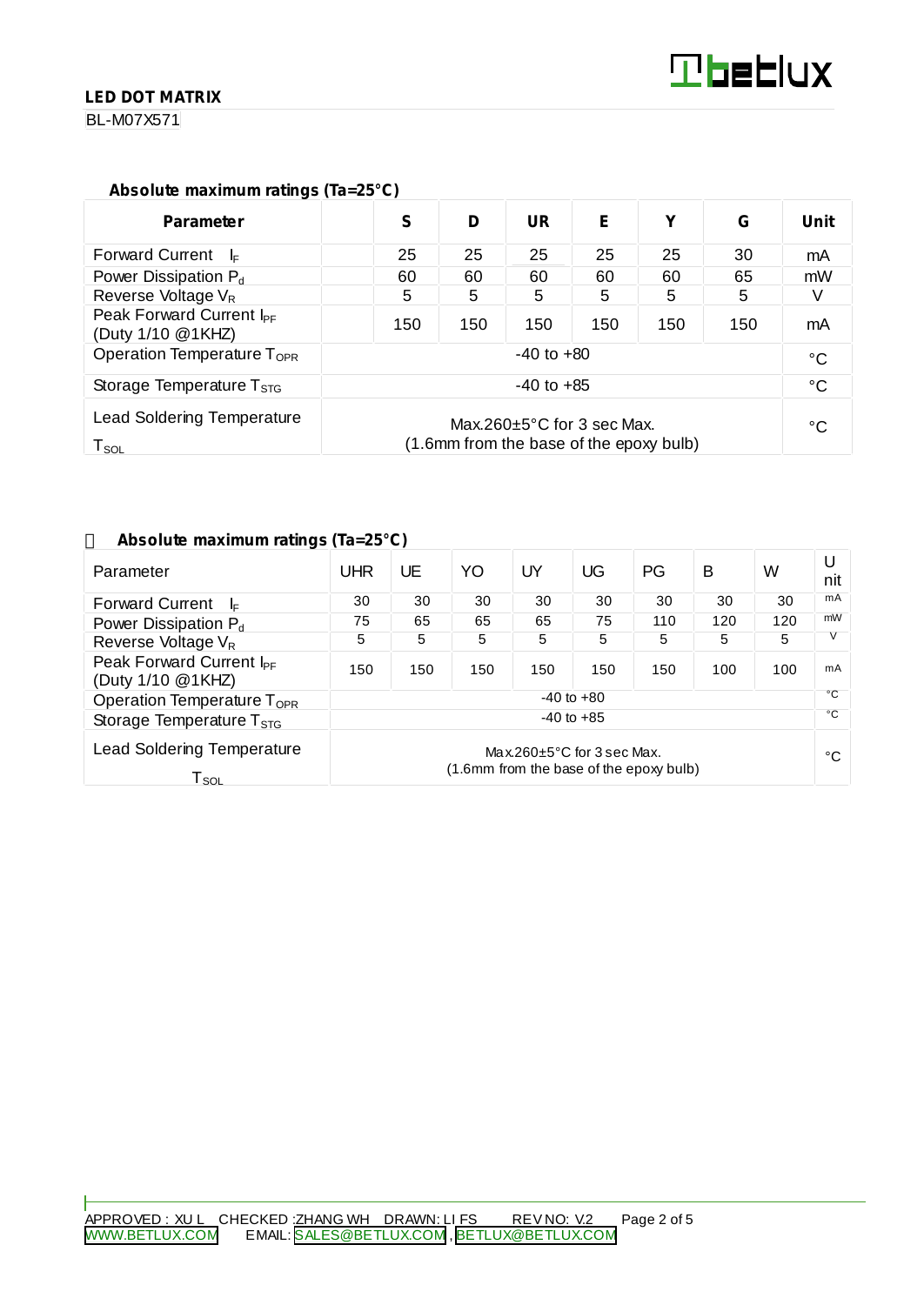BL-M07X571

#### **Package configuration & Internal circuit diagram**

# BL-M07X571 Series



# **BL-M07C571**



## **BL-M07D571**



Notes:

- 1. All dimensions are in millimeters (inches)<br>2. Tolerance is  $\pm 0.25(0.01)$  unless otherwise
- 2. Tolerance is  $\pm 0.25(0.01")$  unless otherwise noted.<br>3. Specifications are subject to change without notic
- Specifications are subject to change without notice.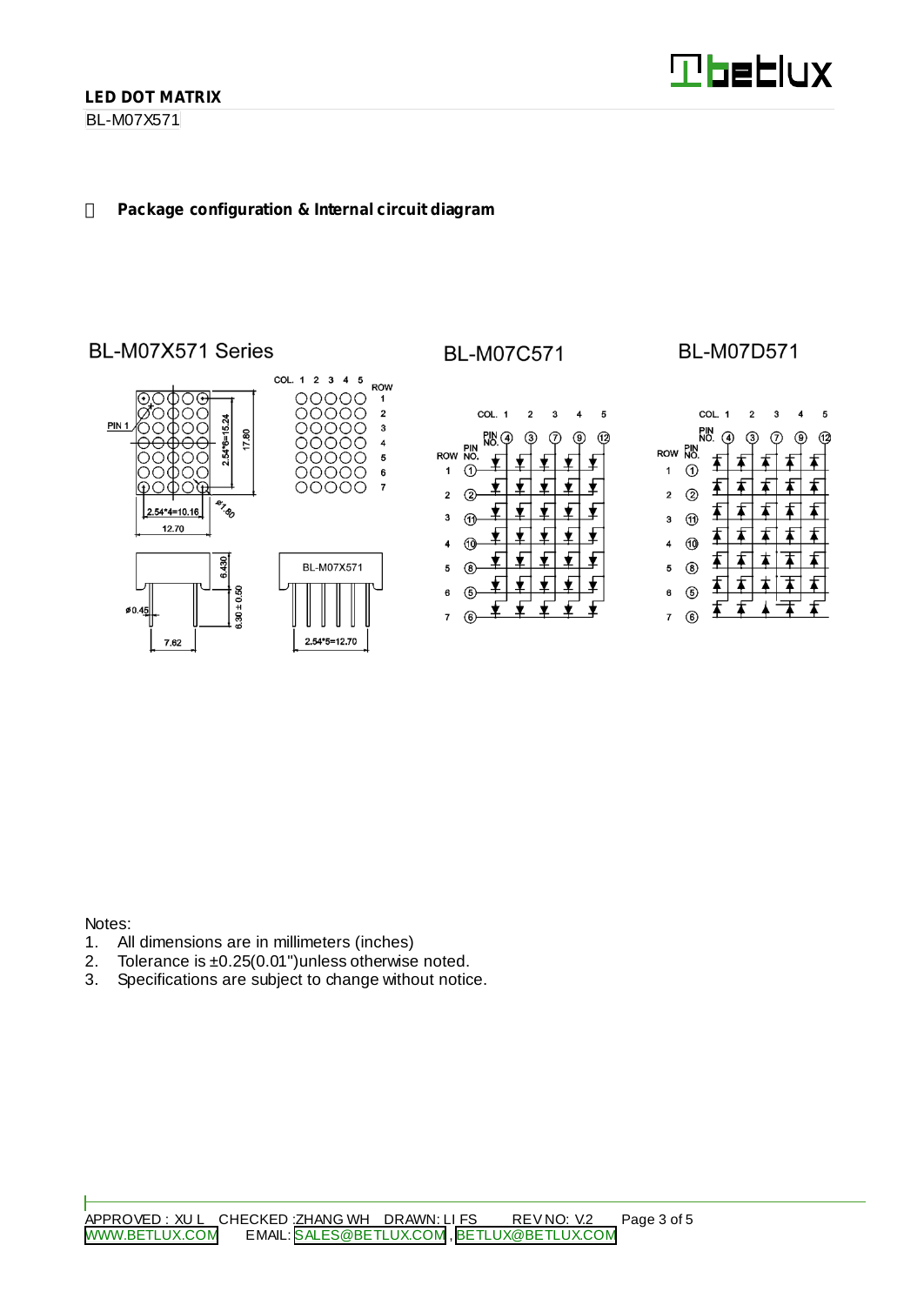# **Tbeblux**

#### **LED DOT MATRIX**

BL-M07X571

**Typical electrical-optical characteristics curves:**



- (1) GaAsP/GaAs 655nm/Red
- (2) GaP 570nm/Yellow Green
- (3) GaAsP/GaP 585nm/Yellow
- (4) GaAsp/GaP 635nm/Orange & Hi-Eff Red
- (5) GaP 700nm/Bright Red
- (6) GaAlAs/GaAs 660nm/Super Red (8) - GaAsP/GaP 610nm/Super Red
- (9) GaAlAs 880nm
- (10) GaAs/GaAs & GaAlAs/GaAs 940nm (A) - GaN/SiC 430nm/Blue
- (B) InGaN/SiC 470nm/Blue
- (C) InGaN/SiC 505nm/Ultra Green
- (D) InGaAl/SiC 525nm/Ultra Green



FORWARD VOLTAGE (Vf) FORWARD CURRENT VS. FORWARD VOLTAGE



RELATIVE LUMINOUS INTENSITY VS. FORWARD CURRENT FORWARD CURRENT (mA)



AMBIENT TEMPERATURE Ta( ) FORWARD CURRENTVS. AMBIENT TEMPER ATLIRE



NOTE:25 free air temperature unless otherwise specified